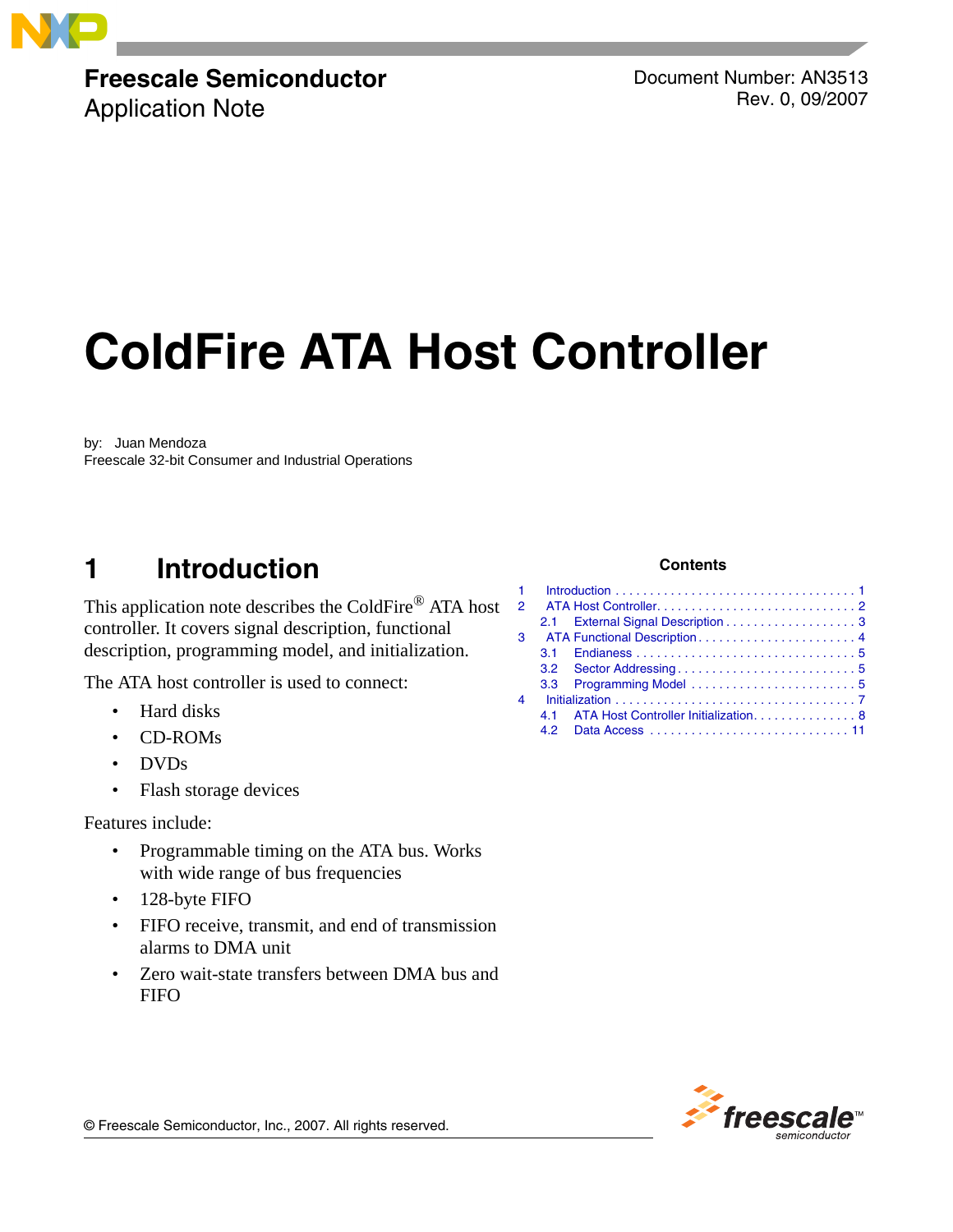

**ATA Host Controller**

# <span id="page-1-0"></span>**2 ATA Host Controller**

The figure below illustrates the block diagram of the ATA host controller:



**Figure 1. Block Diagram**

The ColdFire ATA host controller is fully compatible with: ATA/ATAPI-6 specification (*AT Attachment with Packet Interface Extension*). The ColdFire ATA host controller can control up to two ATA devices as defined in ATA/ATAPI-6 specification and supports all three modes:

- PIO mode 0, 1, 2, 3 and 4 for up to 16.7 MBytes/sec
- Multiword DMA mode 0, 1 and 2 for up to up to 16.7 MBytes/sec
- Ultra DMA modes
	- Modes 0, 1, 2, 3 and 4 with bus clock of 50 MHz or higher for up to 66.7 MBytes/sec
	- Mode 5 with system bus clock of 80 MHz or higher for 100 MBytes/sec

The ColdFire ATA controller is accessible by both the CPU and DMA. Before accessing the ATA bus, the host must program the timing parameters on the ATA bus. A set of timing registers for each transfer mode control the timing on the ATA bus. Most timing parameters are programmable as a number of clock cycles (1 to 255).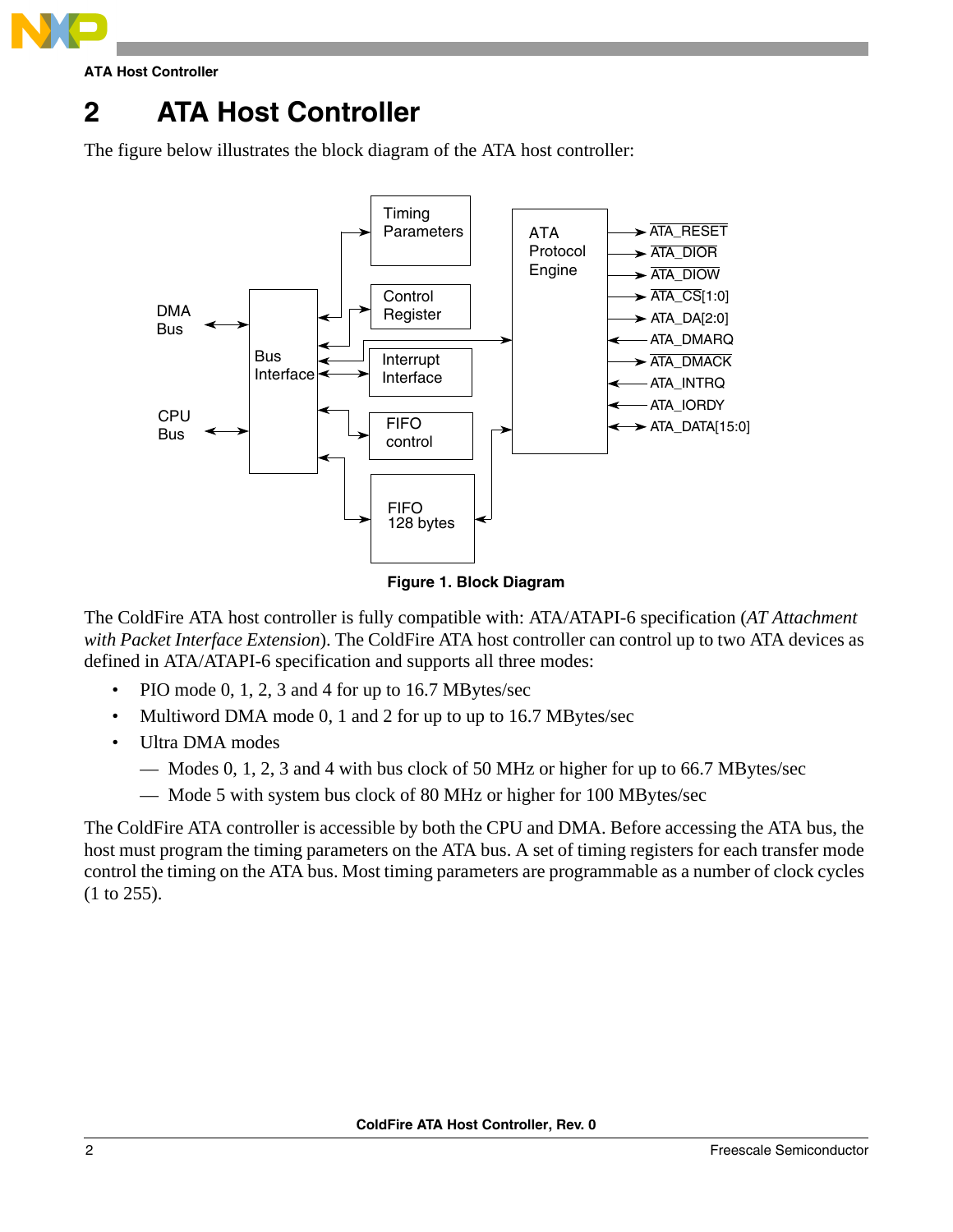

# <span id="page-2-0"></span>**2.1 External Signal Description**

**Table 1. External Signals**

| <b>Name</b>     | <b>Function</b>                     | <b>Reset State</b> | VO.             |
|-----------------|-------------------------------------|--------------------|-----------------|
| ATA_RESET       | ATA bus reset signal                | 0                  | ∩               |
| <b>ATA DIOR</b> | ATA bus read strobe                 |                    | ∩               |
| ATA_DIOW        | ATA bus write strobe                |                    | ∩               |
| $ATA_CS[1:0]$   | ATA bus chip selects                |                    | Ω               |
| ATA_DA[2:0]     | ATA bus address lines               | 0                  | Ω               |
| ATA DMARQ       | ATA bus DMA request                 |                    | 1/O             |
| ATA_DMACK       | ATA DMA acknowledge                 |                    | Ω               |
| ATA INTRQ       | ATA bus interrupt request           |                    | I/O             |
| ATA IORDY       | ATA bus I/O channel ready           |                    | O               |
| ATA_DATA[15:0]  | ATA data bus (little endian)        | Hi-Z               | Three-state I/O |
| ATA BUFFER EN   | ATA buffer direction control signal | 0                  |                 |

- $\overline{ATA}$  RESET When asserted, the ATA bus is in reset. After power-on, the ATA bus is in reset.
- ATA\_DIOR During PIO and Multiword DMA transfer, this signal functions as a read strobe. During Ultra DMA in burst, this signal functions as HDMARDY. During Ultra DMA out burst, this signal functions as host strobe.
- ATA\_DIOW During PIO and Multiword DMA transfer, this signal functions as a write strobe. During Ultra DMA burst, this signal functions as STOP and is asserted when the host wants to terminate a running UDMA transfer.
- $\overline{ATA\_CS}[1:0]$  The chip selects for the ATA bus.
- $ATA_DA[2:0]$  The address lines of the ATA bus.
- ATA\_DMARQ Device asserts to transfer data using Multiword DMA or Ultra DMA mode.
- ATA\_DMACK The host negates this signal when it grants the DMA request.
- ATA\_INTRQ The device asserts this signal to interrupt the host CPU.
- ATA\_IORDY This signal has three functions:
	- IORDY Active low wait during PIO cycles
	- DDMARDY Active low device ready during Ultra DMA out transfers
	- DSTROBE Device strobe during Ultra DMA in transfers
- $ATA_DATA[15:0]$  This is the bidirectional, three-state ATA data bus.
- ATA BUFFER EN ATA buffer directional control signal.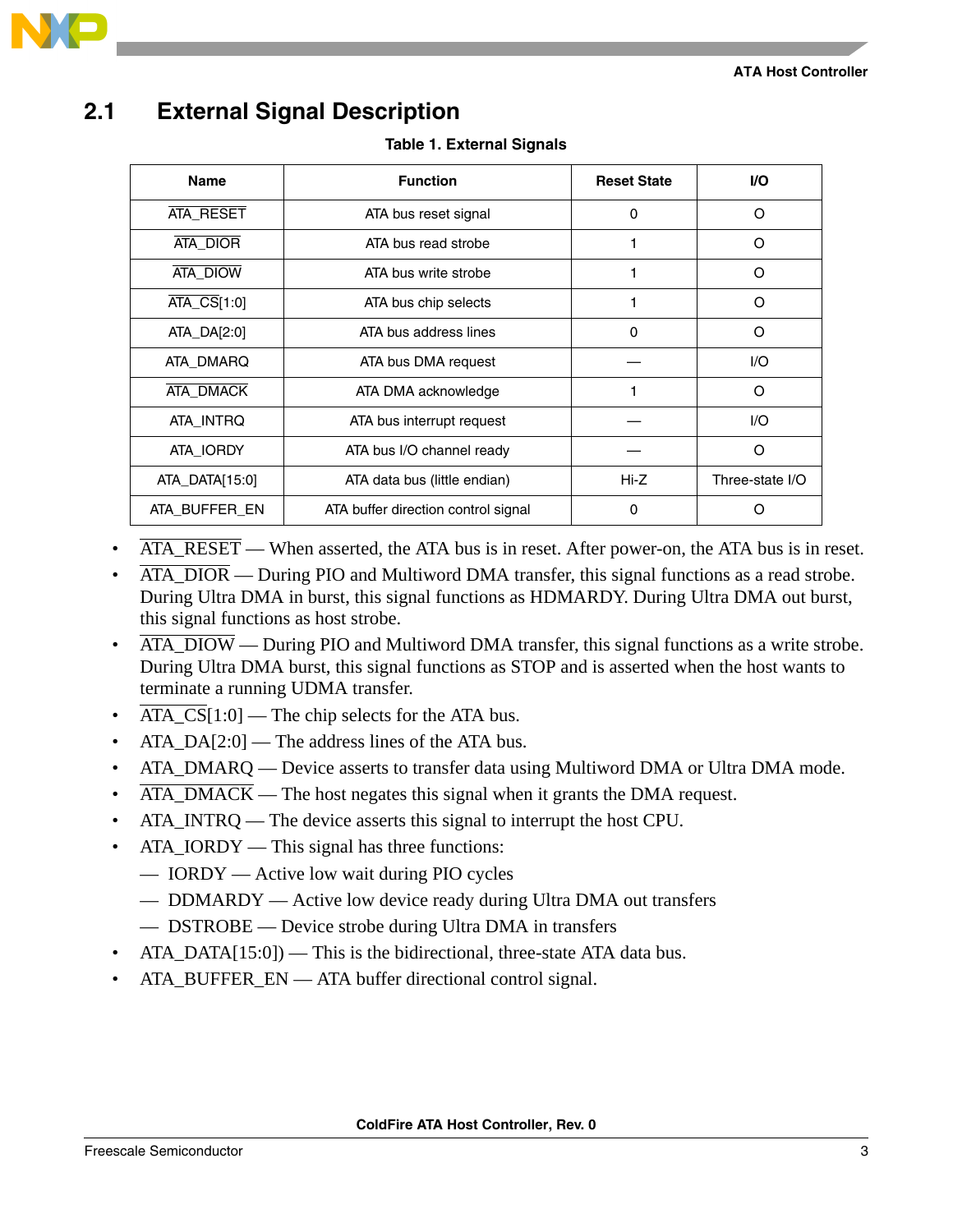

**ATA Functional Description**

# <span id="page-3-0"></span>**3 ATA Functional Description**

The ATA interface provides two ways to communicate with the ATA peripherals connected to the ATA bus. After programming the appropriate timing parameters, two protocols can be active at the same time on the ATA bus.

- PIO Mode Can be performed at any time by the host CPU or the host DMA to the ATA bus. During a PIO transfer the incoming bus cycle is translated to an ATA PIO bus cycle by the ATA protocol engine. During PIO mode, the FIFO is not active, so no buffering of data occurs and the host CPU/DMA cycle is stalled until the ATA bus read data is available, or the bus data can be put on the ATA bus during a write. PIO mode is a slow protocol, mainly intended to program the ATA disk drive, but can be used to transfer data to/from the disk drive.
- DMA Mode Two different DMA protocols are supported on the ATA bus: Ultra DMA mode (UDMA) and Multiword DMA mode (MDMA). Selection is made using the ATA host control register (ATA\_CR). Data is transferred between the ATA bus and the FIFO, no direct interface exists between the ATA bus and the CPU/DMA. The ColdFire ATA host controller initiates DMA transfers by:
	- 1. Writing the appropriate command sequence to the device registers for DMA transfer request.
	- 2. After the command register is written, command execution begins.
	- 3. The device will then request either a transfer or receive request to the DMA.
- The ColdFire ATA host controller must be programmed to accept the DMA request from the device. Once started, data transfer is organized between the ATA bus and the FIFO. The FIFO informs the ColdFire DMA unit when it needs to be refilled or emptied. In either case, it sends an alarm flag to the ColdFire DMA unit. When the ColdFire DMA unit receives the FIFO transmit alarm, it must write some data to the FIFO (typically 32bytes). When the ColdFire DMA unit receives the FIFO receive alarm, it should read some data from the FIFO (typically 32 bytes). The FIFO level at which the alarms are produced is programmable. For completeness, a third alarm to the ColdFire DMA unit is provided. This alarm signals the end of the transfer. The end of transfer has two possible outcomes.
	- If the microprocessor is reading data from the device and there are less than FIFO\_ALARM bytes remaining in the FIFO, the host must transfer the bytes remaining in the FIFO to memory. The number of halfwords remaining in the FIFO are reported in the FIFO\_FILL register.
	- If the microprocessor is writing data to the device, no FIFO manipulation is required after transfer completion.

All transfers between the FIFO and CPU or DMA are zero wait-state transfers. When a PIO access is performed during a running DMA transfer, the DMA transfer pauses, the PIO access finishes, and the DMA transfer resumes again.

The ColdFire ATA controller offers a buffer directional control signal, ATA\_BUFFER\_EN, which is used to control the direction of any bidirectional buffer requiring direction control. TIME\_ON and TIME\_OFF are timing registers that control data flow to avoid bus contention when switching the buffer on or off.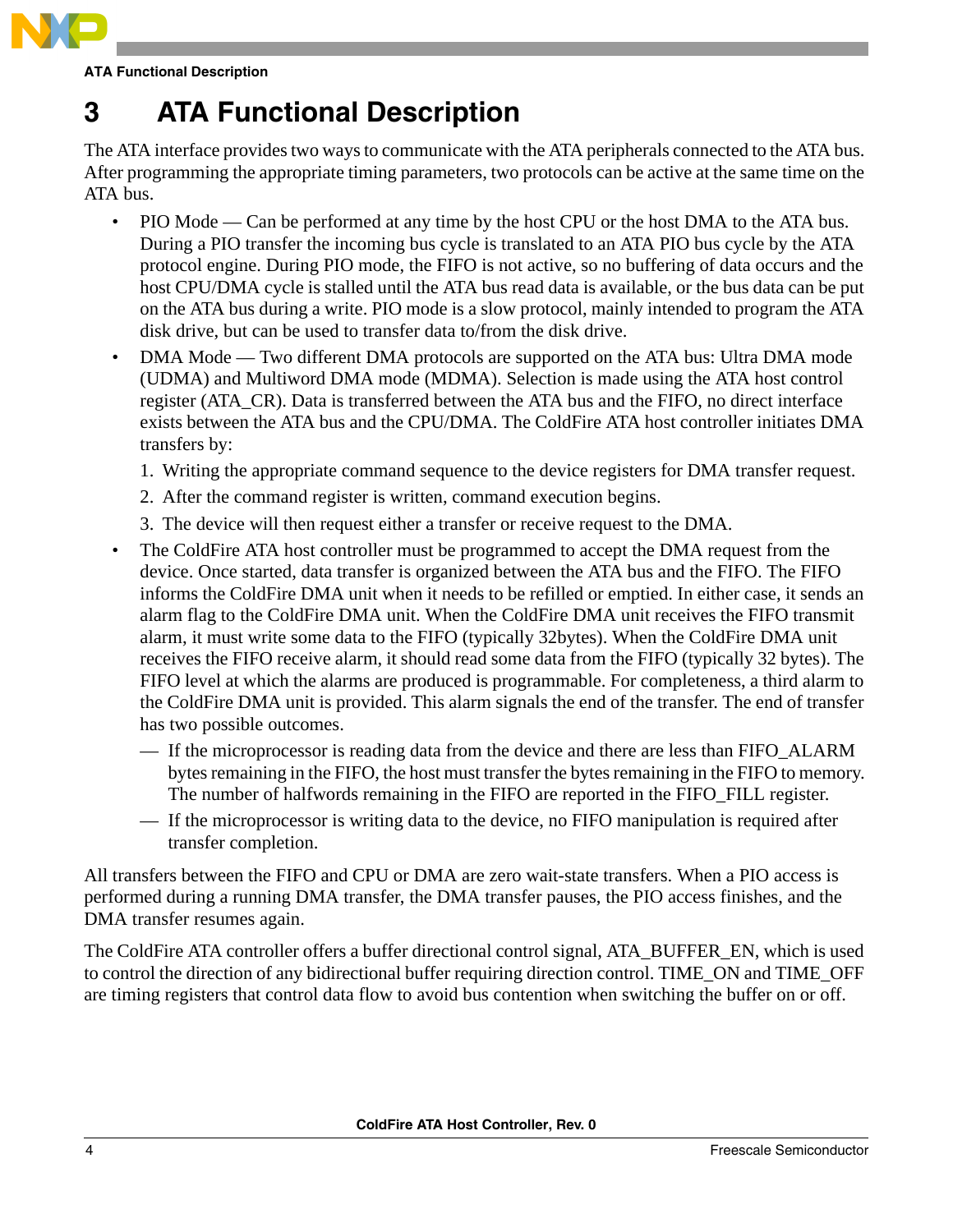**ATA Functional Description**



### <span id="page-4-0"></span>**3.1 Endianess**

The ATA interface operates in big endian mode. When the DRIVE\_DATA register is accessed, the bytes to/from the ATA bus are swapped. The byte order in 16-bit or 32-bit registers is:

- bits  $[7:0]$ : byte 0
- bits  $[15:8]$  : byte 1
- bits [23:8] : byte 2
- bits  $[31:24]$  : byte 3

This requires that when reading device information via the DRIVE\_DATA register, a byte swapping mechanism be implemented in software. For example:

```
uint16 readDriveRegisterData(void)
{
    uint16 temp, returnValue;
    return Value = DRIVE_DATA; returnValue = (*(vuint16*)(0x900000A0));
    temp = (returnValue & 0xff00) >> 8;
    returnValue = returnValue << 8;
    return (returnValue | temp); 
}
```
For data written by the CPU/DMA, no byte swap is necessary.

## <span id="page-4-1"></span>**3.2 Sector Addressing**

The addressing of data sectors recorded on the device's media is performed by logical sector address. In accordance with ATA/ATAPI-6 specification the ColdFire ATA controller supports 27-bit and 48-bit logical block addressing (LBA). In standards ATA/ATAPI-5 and earlier, a cylinder/head/sector addressing (CHS) translation was defined. This translation is obsolete, but may be implemented as defined in ATA/ATAPI-5.

# <span id="page-4-2"></span>**3.3 Programming Model**

The ColdFire ATA host controller has four groups of registers:

- ATA host controller registers This set of registers contains the:
	- ATA CR The ATA control register allows access to ATA reset/enable, FIFO control, DMA request control, and handshake enabling/disabling.
	- ATA\_ISR The ATA interrupt status register reports status of DMA requests, controller, FIFO, and interrupts.
	- ATA\_IER The ATA interrupt enable register allows for the enabling/disabling of various FIFO and controller interrupts.
	- ATA ICR The ATA interrupt clear register allows for the clearing of select FIFO error interrupts.
	- FIFO\_ALARM The ATA FIFO alarm register holds the value at which the FIFO requests the DMA.
- ATA timing registers This set contains the registers that hold the timing values for PIO, MDMA, and UDMA modes. The timings for each particular mode are defined by the ATA/ATAPI-6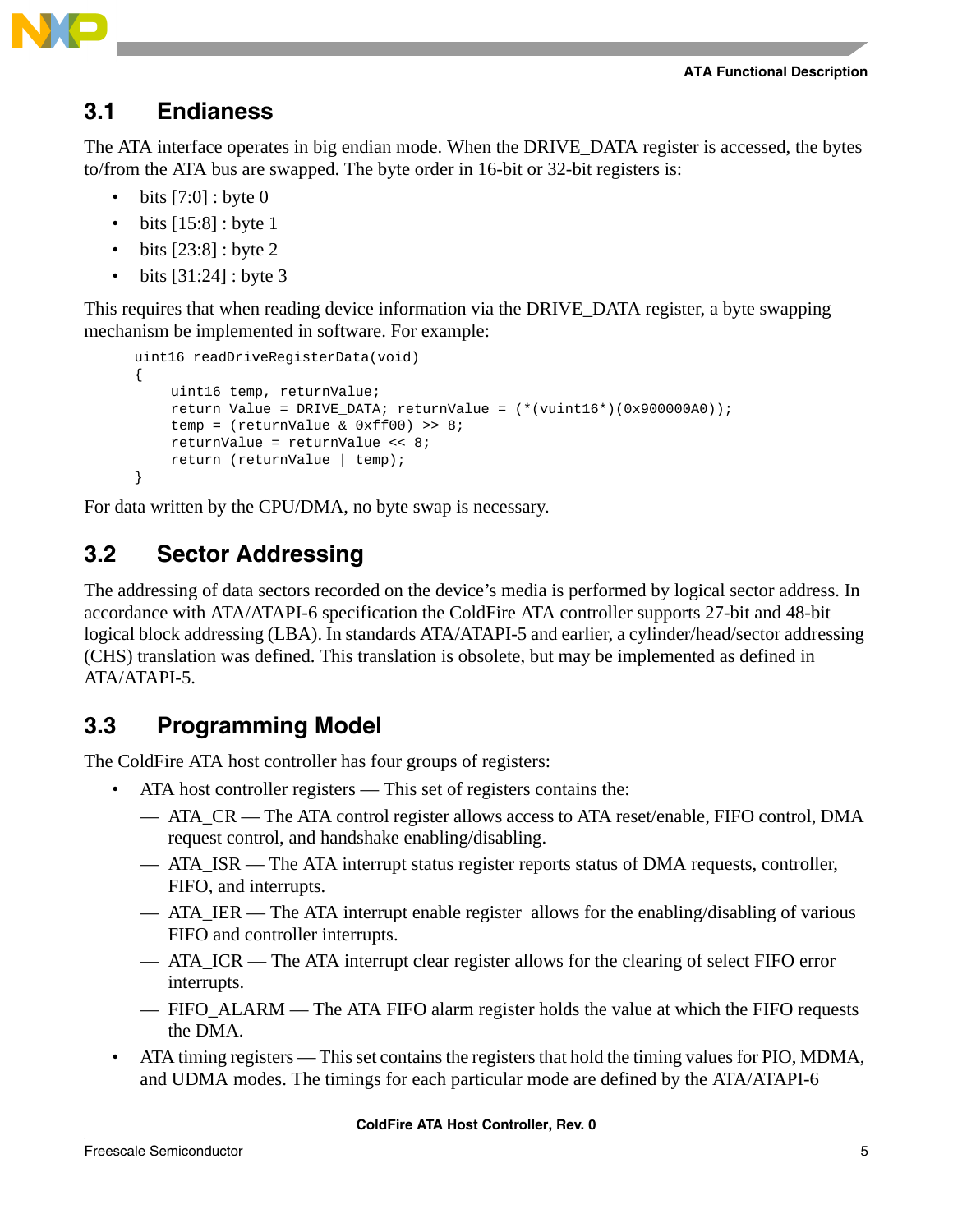

#### **ATA Functional Description**

specification. Each register contains a number of clock cycles as calculated by dividing the timing constraint from the specification by the period of the system bus.

- $-$  TIME\_ON  $-$  t<sub>ON</sub> parameter for buffer control to prevent bus contention
- TIME\_OFF  $t_{\text{OFF}}$  parameter for buffer control to prevent bus contention
- PIO timing registers
	- $-$  TIME\_1 t<sub>1</sub>
	- TIME\_2W  $t_2$  write
	- $-$  TIME\_2R t<sub>2</sub> read
	- $-$  TIME\_AX t<sub>A</sub>
	- $-$  TIME\_PIORDX t<sub>RD</sub>
	- $-$  TIME\_4  $t_4$
	- TIME  $9 t_9$
- MDMA timing registers
	- $-$  TIME\_M t<sub>M</sub>
	- TIME\_JN  $t_N$  and  $t_J$
	- $-$  TIME\_D t<sub>D</sub>
	- $-$  TIME<sub>K</sub> t<sub>k</sub>
- UDMA timing registers
	- $-$  TIME\_ACK t<sub>ACK</sub>
	- $-$  TIME\_ENV t<sub>ENV</sub>
	- $-$  TIME\_RPX t<sub>RP</sub>
	- $-$  TIME\_ZAH t<sub>ZAH</sub>
	- $-$  TIME\_MLIX  $t_{\text{ML}}$
	- $-$  TIME\_DVH  $t_{\text{DVH}}$
	- $-$  TIME\_DZFS t<sub>DZFS</sub>
	- $-$  TIME\_DVS t<sub>DVS</sub>
	- $-$  TIME\_CVH t<sub>CVH</sub>
	- $-$  TIME\_SS t<sub>SS</sub>
	- $-$  TIME\_CYC t<sub>CYC</sub> and t<sub>2CYC</sub>

ColdFire offers a buffer signal, ATA\_BUFFER\_EN, for direction control of any buffer requiring such control. To avoid bus contention when switching direction on the buffer, the ATA controller has two timing registers that control the timing of the data bus with respect to the ATA\_BUFFER\_EN signal.

- TIME\_ON Time after ATA\_BUFFER\_EN signal has asserted to start driving the ATA bus.
- TIME\_OFF Time before ATA\_BUFFER\_EN signal is deasserted to stop driving the ATA bus.
- ATA FIFO registers FIFO 16-bit and 32-bit data access registers.
	- FIFO\_DATA32 32-bit wide data port to/from FIFO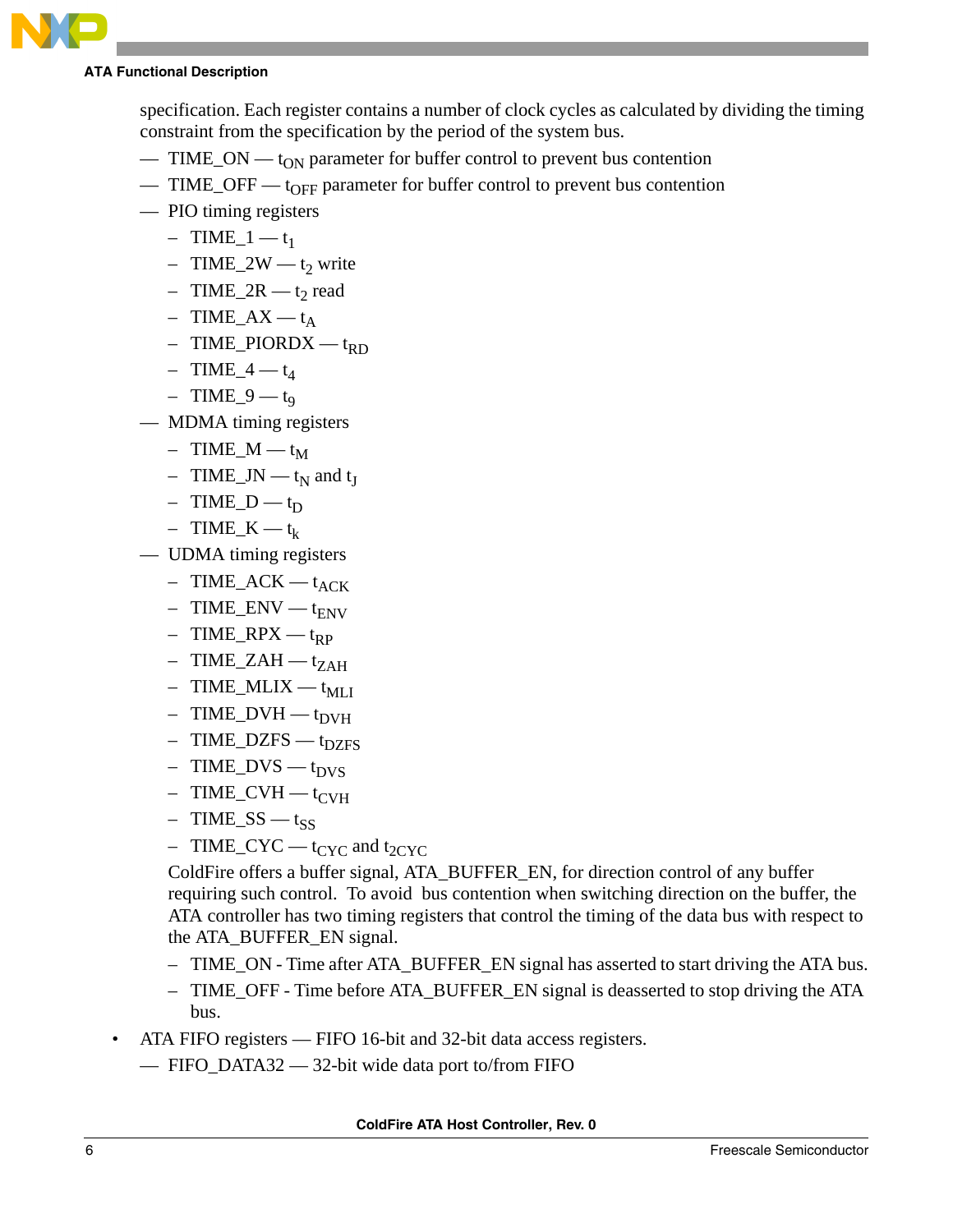

- FIFO\_DATA16 16-bit wide data port to/from FIFO
- FIFO\_FILL Reports number of halfwords present in FIFO
- ATA drive registers Access to the registers physically located on the ATA drive
	- DRIVE DATA Drive data register read/write used for host PIO data transfer
	- DRIVE\_FEATURES If read, error register is read. If written, features register is written
	- DRIVE\_SECTOR\_COUNT Read/write drive sector count register
	- DRIVE\_LBA\_LOW Read/write drive LBA\_LOW register
	- DRIVE\_LBA\_MID Read/write drive LBA\_MID register
	- DRIVE\_LBA\_HIGH Read/write drive LBA\_HIGH register
	- DRIVE\_DEV\_HEAD Read/write register for selecting device 0 or device 1
	- DRIVE\_COMMAND\_STATUS Read returns status, will write command register.
	- DRIVE\_ALT\_STATUS/CONTROL If read, register contains same information as DRIVE\_STATUS. If written, register programs DRIVE\_CONTROL register.

# <span id="page-6-0"></span>**4 Initialization**

ColdFire ATA host controller and device initialization covers three different groups of steps:

- 1. ATA module initialization
	- Enable functionality of the ATA pins
	- Reset the ATA module for interface programming
	- Query device for status and capabilities
- 2. PIO initialization
	- Set PIO timing registers
	- Enable IORDY in ATA host configuration register (for PIO–3 and above)
- 3. MDMA/UDMA initialization
	- Set either MDMA or UDMA timing registers

### <span id="page-6-1"></span>**4.1 ATA Host Controller Initialization**

1. Enable ATA functionality on the external pins. This involves modifying the pin assignment registers (PAR) on various ports on the ColdFire device. Initialization varies amongst specific ColdFire parts. The MCF5445x is used in the example that follows.

```
/**********************************************
* Configure port ATA for primary ATA functionality
* ATAL: ATA_RESET, ATA_DMARQ, ATA_IORDY
* ATAH: ATA_BUFFER_EN, ATA_CS[1:0], ATA_DA[2:0]
**********************************************/
MCF GPIO PAR ATA = 0x07E7;
/**********************************************
* Configure port FEC1 for ATA functionality
* ATA_DATA 5,6,7,8,9,11,13,15 on FEC1H
* ATA_DATA[2:1], ATA_DATA10, ATA_DATA0, ATA_DATA[4:3], ATA_DATA 14,12
**********************************************/
```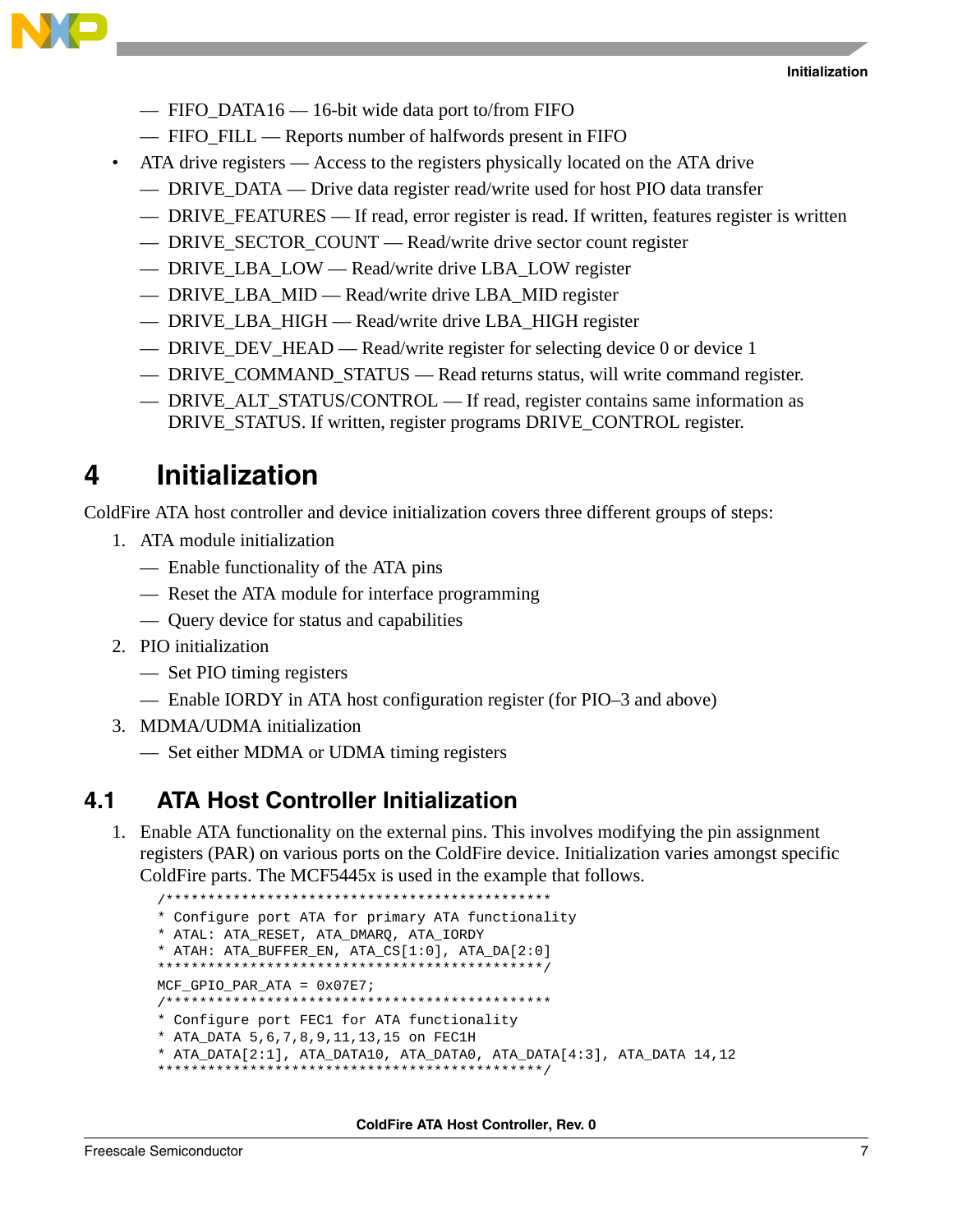

**Initialization** 

```
MCF GPIO PAR FEC = 0x10;
* configure port FECI2C for ATA functionality
* ATA DIOR, ATA DIOW
MCF GPIO PAR FECI2C = 0 \times 0 A00;
* configure port PCI for ATA functionality
* ATA_DMACK, ATA_INTRQ
MCF GPIO PAR PCI= 0x8080;
```
2. Execute power-on/hardware reset protocol. Executed immediately after power-on reset (POR) or after a hardware reset. The host interrupt controller setup varies amongst specific ColdFire microprocessors.

```
uint32 i;* Enable ATA interrupt at interrupt controller
MCF\_INTC1\_IMRH &= (\sim MCF\_INTC\_IMRH\_INT\_MASK54);
                                           //allow interrupts from ATA
MCF INTC1 ICR54 = 0x7; //Set level 7
asm_set\_ipl(0);// Set status register IPL to allow all interrupts
MCF\_ATA_CR = 0x0;//assertATAReset
wait_us(25);//wait 25uS as specified by ATA/ATAPI-6
MCF ATA CR = 0 \times 40;//deassertATAReset
wait US(20000);
                      //wait 2ms as specified by ATA/ATAPI-6
```
MCF ATA IER  $| = 0 \times 08$ ; //Enable ATA interrupt from device

3. Query device for capabilities. After power-on/hardware reset the host should issue an IDENTIFY DEVICE and/or IDENTIFY PACKET DEVICE command to determine the current status and features implemented by the device(s). Because the ATA host controller operates in big endian mode, it is necessary to byte swap the device information.

```
uint16 deviceIdInfo[256];
                             //512 byte sector/buffer
setTimingRegistersForPIOMode(0);
                             // Set PIO mode 0
MCF\_ATA_CR = 0x41;// Enable IORDY at Host, needed for PIO-3 and above
while((DRIVE ALT STATUS CONTROL & 0x80) == 0x80); //wait for BSY bit clear
DRIVE DEV HEAD = 0xE0; //Select Drive 0;
                                          //wait for BSY bit clear<br>//wait for DRDY bit set
while((DRIVE ALT STATUS CONTROL & 0x80) == 0x80);
while((DRIVE_ALT_STATUS_CONTROL & 0x40) != 0x40);
DRIVE_COMMAND_STATUS = 0xEC; //Write IDENTIFY_DEVICE command
/*wait for interrupt to signal completion of command device ready for buffer read*/
* ATA interrupt handler
__interrupt__
void ata_interrupt(void)
\{uint8 DevStatus;
       uint16 temp;
       DevStatus = DRIVE_COMMAND_STATUS;
```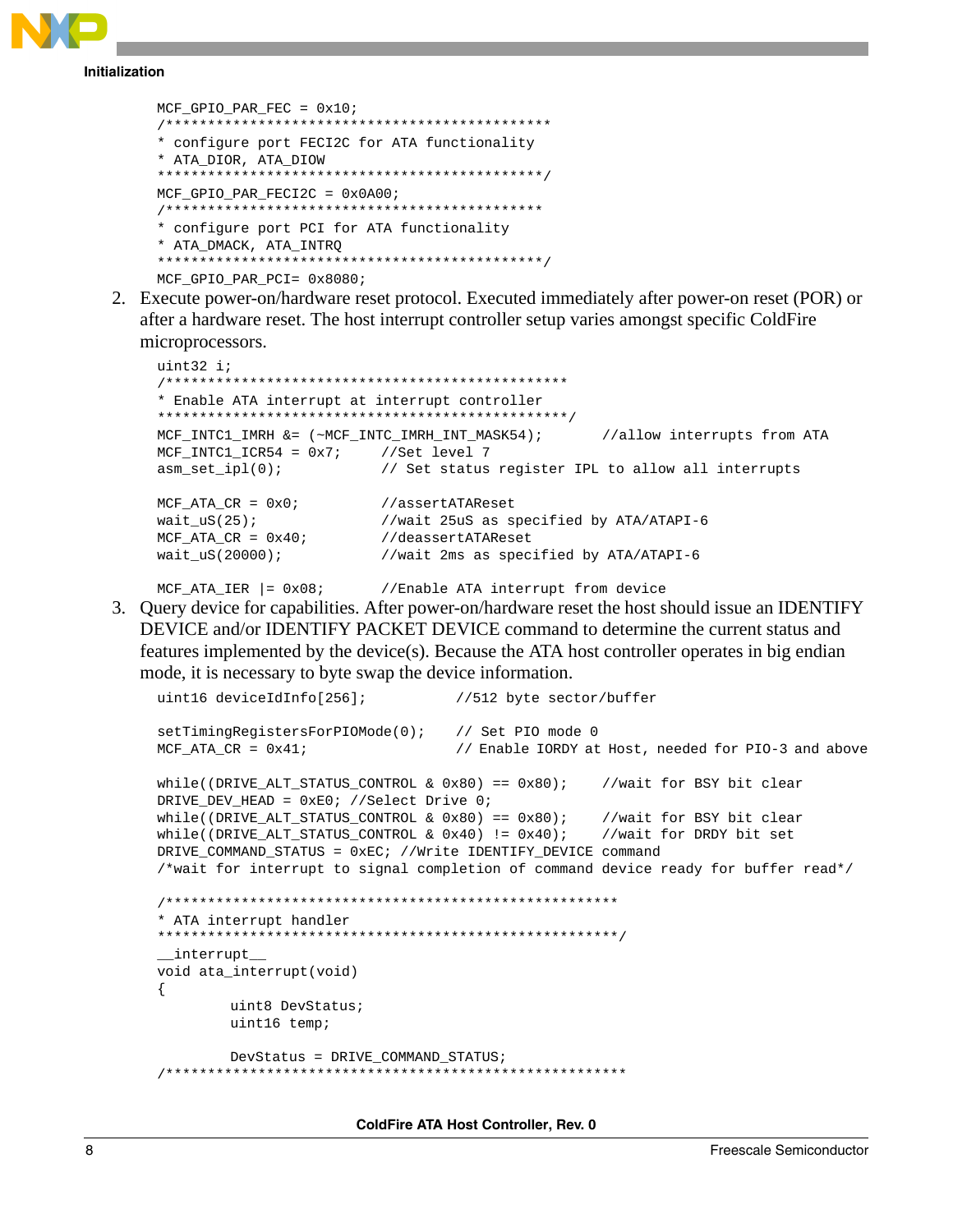

```
* Read Device info
********************************************************/
        for(i=0;i<256;i++){
                 deviceIdInfo[i] = DRIVE DATA;temp = deviceIdInfo[i] >> 8;
                 deviceIdInfo[i] = deviceIdInfo[i] << 8;
                 deviceIdInfo[i] = deviceIdInfo[i] | temp;
         }
}
```
### **4.1.1 PIO Initialization**

Enabling PIO mode protocol requires the execution of the SET FEATURES command. The DRIVE\_SECTOR\_COUNT and DRIVE\_FEATURES registers are written with subcommand information used by the SET FEATURES command. The ATA interrupt is enabled, allowing the device to signal acceptance of command. The following example initializes device and host for PIO Mode 4.

```
while((DRIVE\_ALT\_STATUS\_CONTROL & Ox80) == 0x80; //wait for BSY bit clear
writeDriveRegister(DRIVE_DEV_HEAD, 0xE0); //Select Drive 0
while((DRIVE_ALT_STATUS_CONTROL & 0x80) == 0x80; //wait for BSY bit clear
while((DRIVE_ALT_STATUS_CONTROL & 0x40) != 0x40); //wait for DRDY bit set
ATA_IER = 0 \times 08;
DRIVE SECTOR COUNT = 0x08 | 0x04; / // IORDY, PIO Mode 4 enabled
DRIVE_FEATURES = 0x03;
                                              to DRIVE_SECTOR_COUNT register
DRIVE_COMMAND_STATUS = 0xEF; \overline{V/E} //Execute SET_FEATURES command
/*wait for interrupt to signal command was executed and accepted*/
setTimingTimingRegistersForPIOMode(4); //
```
### **4.1.2 UDMA/MDMA Initialization**

Enabling UDMA/MDMA Mode protocol requires the execution of the SET FEATURES command as well. The DRIVE\_SECTOR\_COUNT and DRIVE\_FEATURES registers are written with subcommand information used by the SET FEATURES command. The ATA interrupt is enabled, allowing the device to signal acceptance of command. The following example initializes device and host for MDMA mode 2.

```
#define MDMA 0x20
#define UDMA 0x40
#define MODE0 0x0
#define MODE1 0x1
#define MODE2 0x2
#define MODE3 0x3
#define MODE4 0x4
#define MODE5 0x5
while((DRIVE_ALT_STATUS_CONTROL & 0x80) == 0x80); //wait for BSY bit clear
DRIVE DEV HEAD = 0xE0; \frac{1}{10} //Select Drive 0;
while((DRIVE_ALT_STATUS_CONTROL & 0x80) == 0x80); //wait for BSY bit clear
while((DRIVE_ALT_STATUS_CONTROL & 0x40) != 0x40); //wait for DRDY bit set
ATA IER = 0x08;
/************************************************************
* Set subcommand in Features register
* Set transfer mode based on value in Sector Count Register
```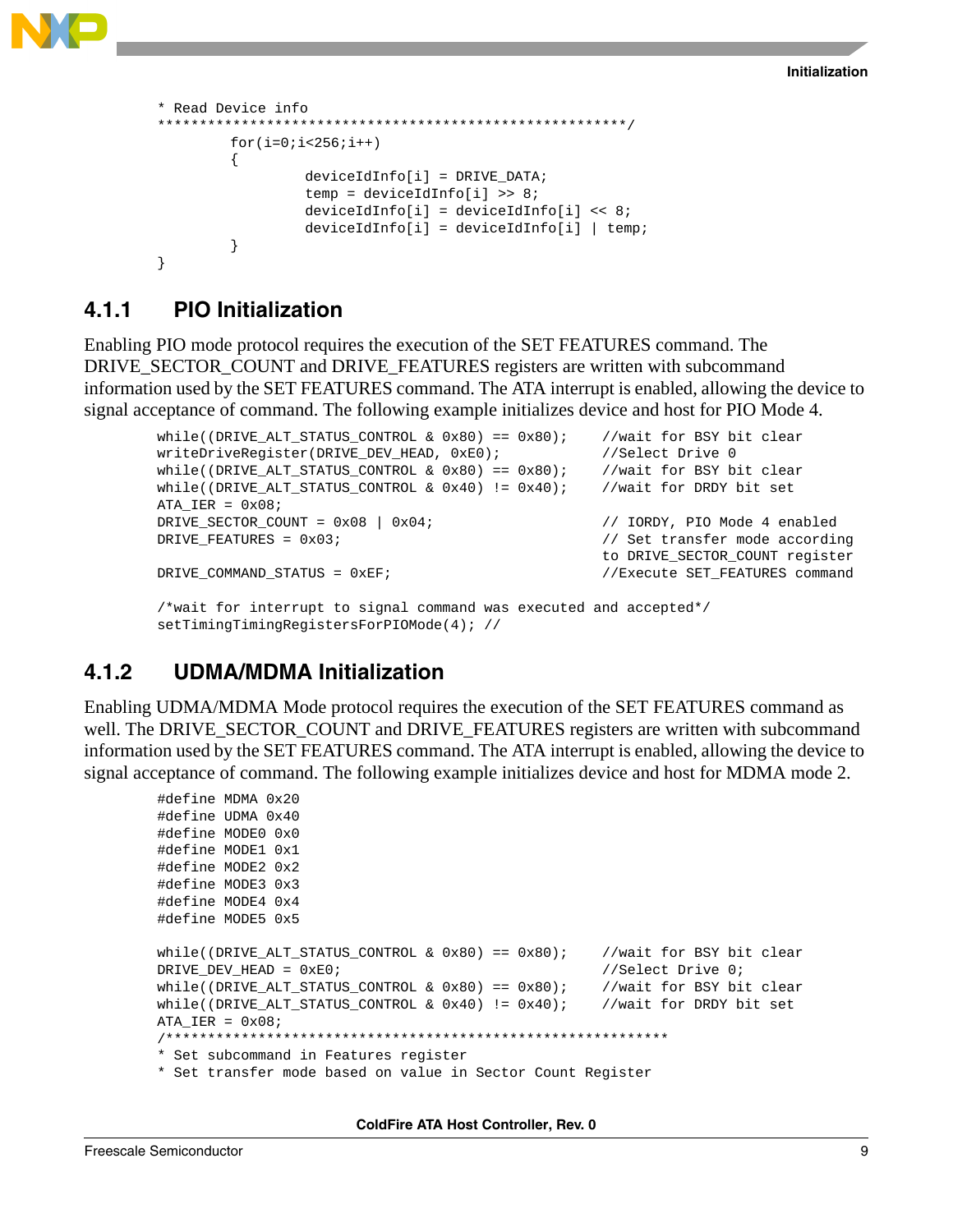

#### <span id="page-9-0"></span> $4.2$ Data Access

The following examples demonstrate simple read or write transfers using all three transfer protocols. The examples transfer one sector using LBA.

#### $4.2.1$ **PIO Data Out Protocol**

After programming the PIO timing registers and having selected the desired device (device 0 or device 1), the ColdFire ATA controller programs the device to execute the WRITE SECTOR(S) command to write data to the device using the selected PIO mode. The device sets the DRQ bit to signal to the ATA host controller that it is ready for data. The ATA IRQ line is asserted to signal that all data has been transferred.

```
while((DRIVE ALT STATUS CONTROL & 0x80) == 0x80);
                                                     //wait for BSY bit clear
writeDriveReqister(DRIVE_DEV_HEAD, 0xE0);
                                                     //Select Drive 0;
while((DRIVE ALT STATUS CONTROL & 0x80) == 0x80);
                                                   //wait for BSY bit clear
while((DRIVE ALT STATUS CONTROL & 0x40) != 0x40);
                                                   //wait for DRDY bit set
DRIVE SECTOR COUNT = 0x01;
                                                      //number of sectors to write
DRIVE LBA LOW = 0 \times 01;
DRIVE LBA MID = 0 \times 00;
DRIVE LBA HIGH = 0x00;
DRIVE COMMAND STATUS = 0x30;
                                                      // WRITE SECTOR(S) command
while((DRIVE ALT STATUS CONTROL & 0x08) != 0x08);
                                                   //wait for DRO bit set
for(i=0;i<256;i++)DRIVE DATA = i;
/*****wait for interrupt to signal completion of data transfer********/
```
#### $4.2.2$ **PIO Data In Protocol**

The PIO data read protocol is analogous to the PIO data out protocol. The microprocessor programs the device to launch READ SECTOR(S) command to read data from the device using the selected PIO mode. The device asserts its IRQ line to signal that it is ready to transfer data to the host.

```
//wait for BSY bit clear
while((DRIVE_ALT_STATUS_CONTROL & 0x80) == 0x80);
writeDriveReqister(DRIVE_DEV_HEAD, 0xE0);
                                                     //Select Drive 0;
while((DRIVE_ALT_STATUS_CONTROL & 0x80) == 0x80);
                                                     //wait for BSY bit clear
                                                     //wait for DRDY bit set
while((DRIVE\_ALT\_STATUS\_CONTROL & 0x40) != 0x40);
DRIVE SECTOR COUNT = 0x01;
                                                     // number of sectors to be read
DRIVE_LBA_LOW = 0x01;
DRIVE_LBA_LOW = 0x00;
DRIVE LBA HIGH = 0x00;
DRIVE_COMMAND_STATUS = 0x20;
/*****wait for interrupt to signal device ready for reading by host*****/
```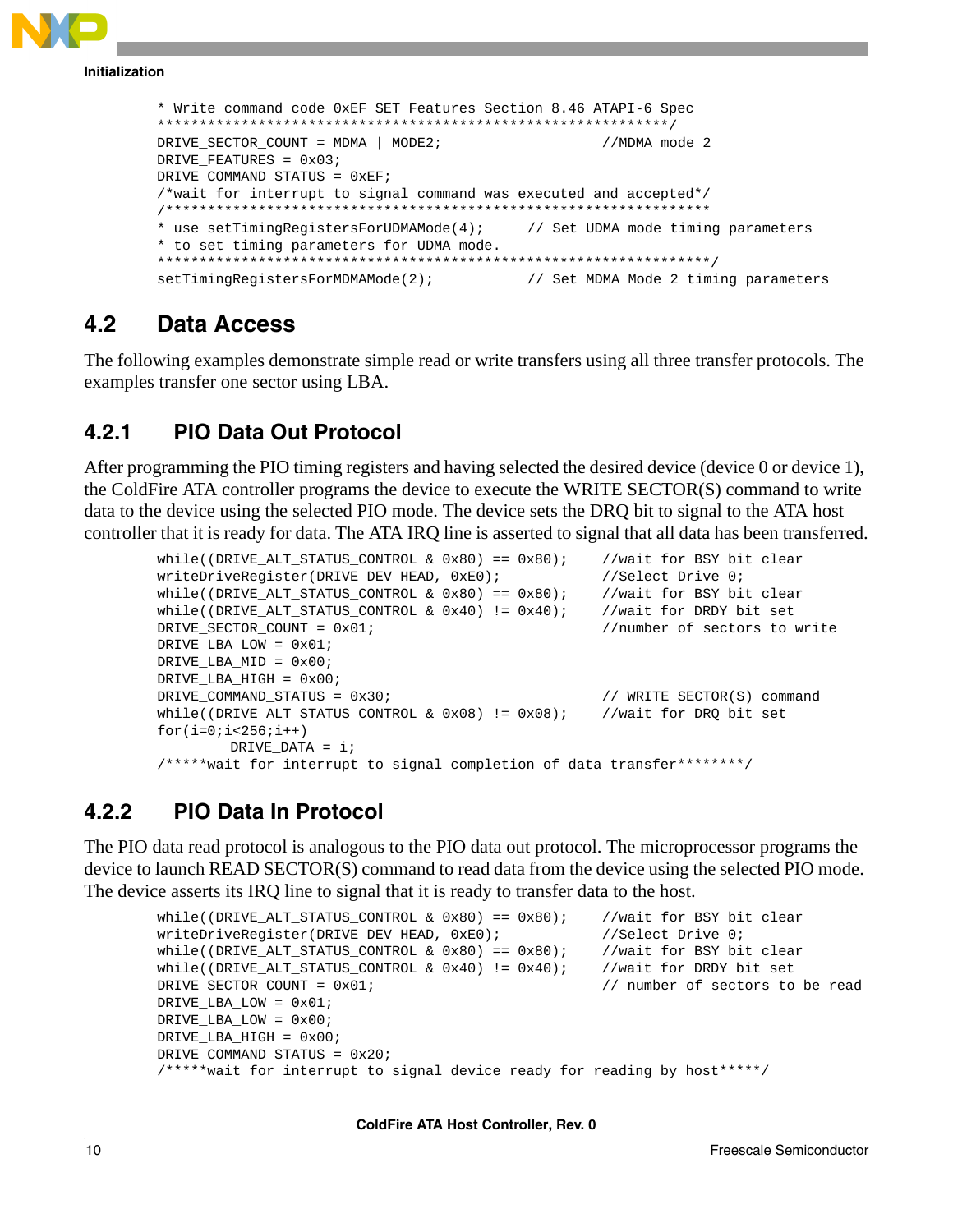

```
* ATA interrupt handler
interrupt
void ata interrupt (void)
\{uint8 DevStatus;
    DevStatus = DRIVE COMMAND STATUS;
    * Read Data
    for(i=0;i<256;i++)deviceIdInfo[i] = DRIVE_DATA; //does not implement byte swap
\}
```
#### $4.2.3$ **MDMA/UDMA Data Read**

After programming the respective MDMA or UDMA timing registers, programming the DMA module to accept DMA requests from the device, and having selected the desired device (device 0 or device 1), the ColdFire ATA controller sends the READ DMA command using PIO mode to the device. This causes the device to request a DMA transfer. The device asserts its IRQ line to signal end of transfer. At the end of transfer the CPU or DMA must read any remaining bytes left in the FIFO.

#### **NOTE**

There may be less than FIFO ALARM bytes remaining so transfer is not automatic by the DMA. The FIFO\_FILL register reports the number of halfwords remaining in the FIFO.

```
uint16 sectorInfo[256]; //512 byte sector
FIFO_ALARM = 0x20; //Set FIFO alarm to half the size of the 128 byte-buffer
ATA CR = 0x40; //Reset FIFO
* FIFO normal operation, FIFO empty by DMA, DMA burst, IORDY, MDMA
* if you want UDMA write 0xDD
ATA CR = 0xD9;ATA_IER = 0x88i// allow DMA request and interrupt from device
* Setup the eDMA for ATA RX, channel 14
MCF_EDMA_CR = MCF_EDMA_CR_ERCA//Round Robin priority
MCF_EDMA_ERQ = MCF_EDMA_ERQ_ERQ14;
                                 //Allow ATA RX - 14MCF EDMA EEI = MCF EDMA EEI EEI14;
                                 //Error interrupt enable for ATA RX
MCF_EDMA_TCD14_SADDR = MCF_EDMA_TCD_SADDR_SADDR(0x90000018); //Set the source Address
MCF_EDMA_TCD14_ATTR = MCF_EDMA_TCD_ATTR_SSIZE_32BIT | MCF_EDMA_TCD_ATTR_DSIZE_32BIT;
MCF_EDMA_TCD14_SOFF = MCF_EDMA_TCD_SOFF_SOFF(0x0);
MCF_EDMA_TCD14_NBYTES = MCF_EDMA_TCD_NBYTES_NBYTES(0x20);//32 byte
MCF_EDMA_TCD14_SLAST = 0x0;//No adjustment
MCF_EDMA_TCD14_DADDR = MCF_EDMA_TCD_DADDR_DADDR((uint32)&sectorInfo);
MCF_EDMA_TCD14_CITER_ELINK = 0x0;MCF_EDMA_TCD14_CITER = 0x10;
MCF_EDMA_TCD14_DOFF = 0x4;
MCF_EDMA_TCD14_DLAST_SGA = 0x0
```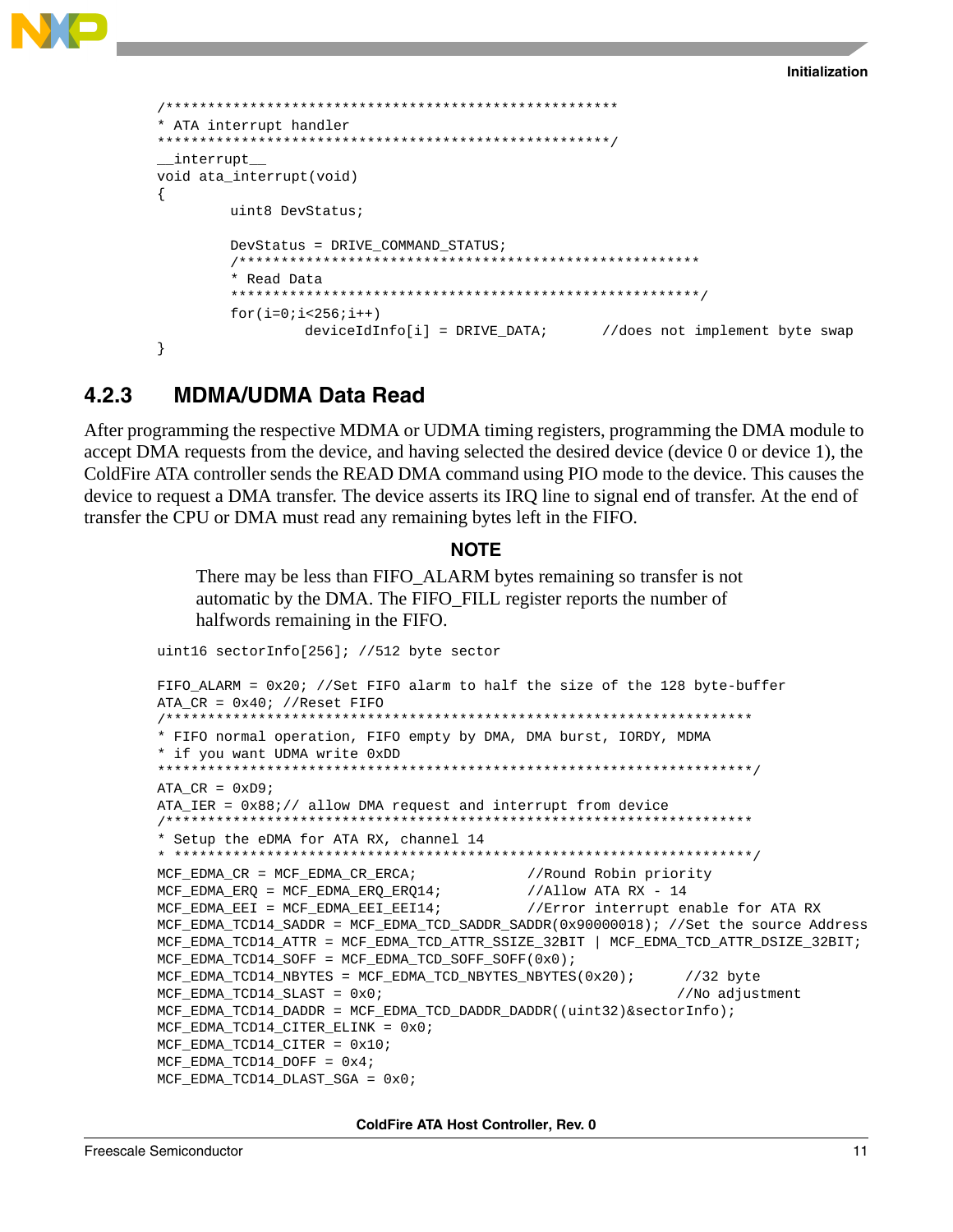

```
MCF_EDMA_TCD14_BITER = 0x10;
MCF_EDMA_TCD14_BITER_ELINK = 0x0;
MCF_EDMA_TCD14_CSR = 0x0;while((DRIVE ALT STATUS CONTROL & 0x80) == 0x80); //wait for BSY bit clear
writeDriveReqister(DRIVE_DEV_HEAD, 0xE0); //Select Drive 0;
while((DRIVE_ALT_STATUS_CONTROL & 0x80) == 0x80); //wait for BSY bit clear
while((DRIVE\_ALT\_STATUS\_CONTROL & 0x40) != 0x40); //wait for DRDY bit set
DRIVE_SECTOR_COUNT = 0x01; //sectors to be read
DRIVE_LBA_LOW = 0x1;
DRIVE LBA MID = 0x00;
DRIVE_LBA_HIGH = 0x00;
DRIVE_COMMAND_STATUS = 0xC8;
/*****wait for interrupt to signal end of dma transfer*****/
```
### **4.2.4 MDMA/UDMA Data Write**

The DMA write protocol is analogous to the DMA read protocol. The ColdFire ATA controller sends the WRITE DMA command using PIO mode to the device causing the device to request a DMA transfer. The DMA request and interrupt request must be enabled. The device asserts its IRQ line to signal end of transfer.

#### **NOTE**

No FIFO manipulation is necessary at the end of transfer.

uint16 sectorInfo[256]; //512 byte sector

```
FIFO ALARM = 0x20; //Set FIFO alarm to half the size of the 128 byte-buffer
ATA_CR = 0x40; //Reset FIFOuint16 sectorInfo[256]; //512 byte sector
/**********************************************************************
* FIFO normal operation, FIFO empty by DMA, DMA burst, IORDY, MDMA
* if you want UDMA write 0xEE
***********************************************************************/
ATA_CR = 0xEA;ATA IER = 0x88;
/**********************************************************************
* Setup the eDMA for ATA TX, channel 15
* *********************************************************************/
MCF_EDMA_CR = MCF_EDMA_CR_ERCA; //Round Robin priority
MCF_EDMA_ERQ = MCF_EDMA_ERQ_ERQ15; //Allow ATA TX
MCF_EDMA_EEI = MCF_EDMA_EEI_EEI15; //Error interrupt enable for ATA TX
MCF_EDMA_TCD15_SADDR = MCF_EDMA_TCD_SADDR_SADDR((uint32)&sectorInfo);
MCF_EDMA_TCD15_ATTR = MCF_EDMA_TCD_ATTR_SSIZE_32BIT | MCF_EDMA_TCD_ATTR_DSIZE_32BIT;
MCF_EDMA_TCD15_SOFF = MCF_EDMA_TCD_SOFF_SOFF(0x4); //Size offset 4 bytes
MCF_EDMA_TCD15_NBYTES = MCF_EDMA_TCD_NBYTES_NBYTES(0x20);//32 byte or 8 longwords
MCF_EDMA_TCD15_SLAST = 0x0;
MCF_EDMA_TCD15_DADDR = MCF_EDMA_TCD_DADDR_DADDR(0x90000018);
MCF_EDMA_TCD15_CITER_ELINK = 0x0;
MCF_EDMA_TCD15_CITER = 0x10;
MCF_EDMA_TCD15_DOFF = 0x0;
MCF_EDMA_TCD15_DLAST_SGA = 0x0;
MCF_EDMA_TCD15_BITER = 0x10; //Make sure DMA does not transfer more than sector size
MCF_EDMA_TCD15_BITER_ELINK = 0x0;
MCF_EDMA_TCD15_CSR = 0x0;while((DRIVE_ALT_STATUS_CONTROL & 0x80) == 0x80); //wait for BSY bit clear
writeDriveRegister(DRIVE_DEV_HEAD, 0xE0); //Select Drive 0;
```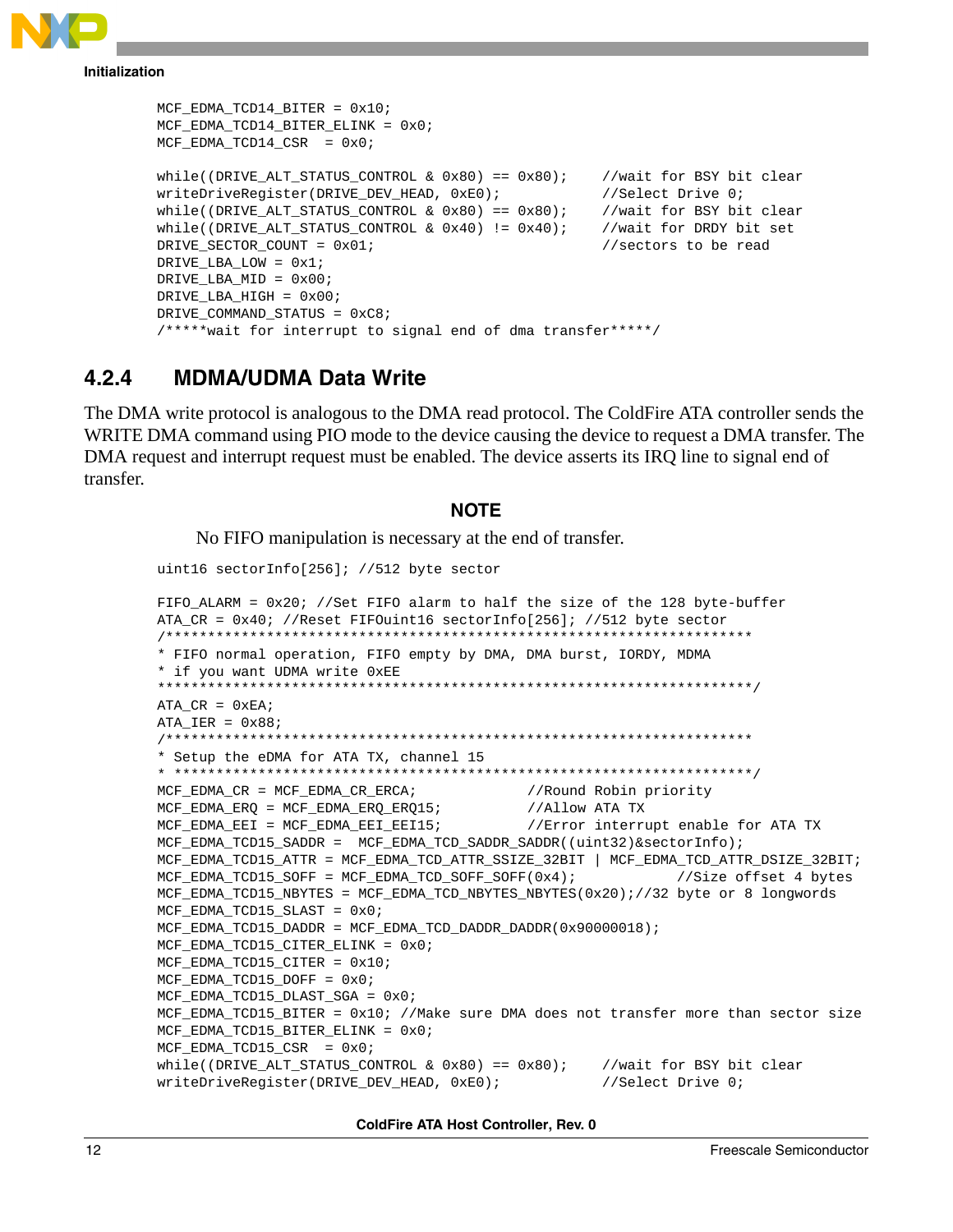#### **Initialization**



```
while((DRIVE_ALT_STATUS_CONTROL & 0x80) == 0x80); //wait for BSY bit clear<br>while((DRIVE_ALT_STATUS_CONTROL & 0x40) != 0x40); //wait for DRDY bit set
while((DRIVE\_ALT\_STATUS\_CONTROL & 0x40) != 0x40);
DRIVE_SECTOR_COUNT = 0x01; //number of sectors to be written
DRIVE_LBA_LOW = 0x01; 
DRIVE_LBA_MID = 0x00;
DRIVE_LBA_HIGH = 0x00;
DRIVE_COMMAND_STATUS = 0xCA;
/*****wait for interrupt to signal end of dma transfer*****/
```